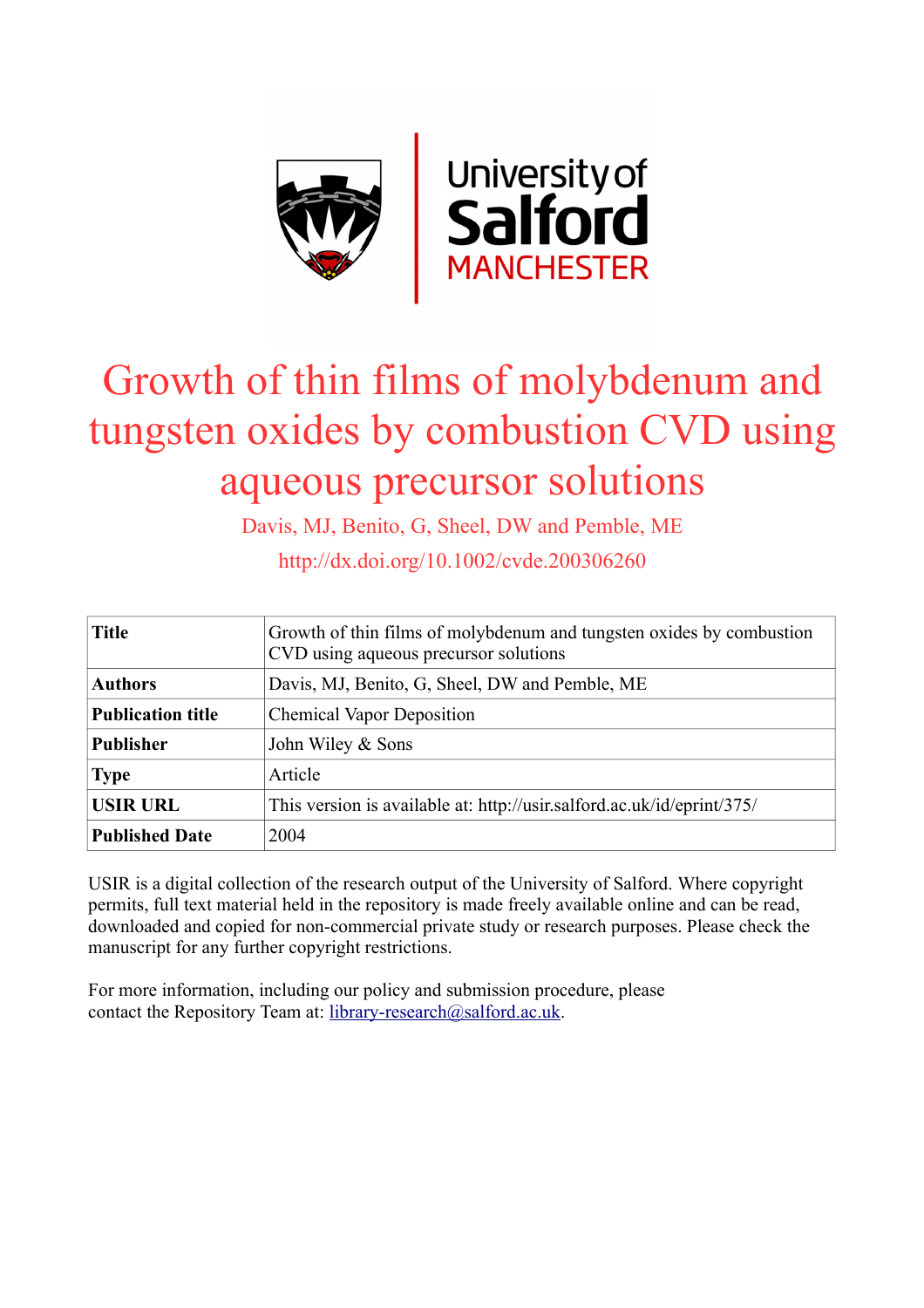## **Growth of Thin Films of Molybdenum and Tungsten Oxides by Combustion Chemical Vapour Deposition using Aqueous Precursor Solutions.**

Martin J. Davis\*, Guillermo Benito, David W. Sheel, Martyn E. Pemble. *Institute of Materials Research, University of Salford, Salford, M5 4WT, UK Fax: 0161 295 5272, E-mail: m.j.davis@salford.ac.uk* 

Using combustion chemical vapour deposition, layers of molybdenum and tungsten oxides have been deposited on glass and silicon at low temperatures. Inexpensive ammonium salts of molybdate and metatungstate ions were used as precursors and were delivered to the coating flame as an aqueous solution using a nebuliser. The resulting films were analysed by scanning electron microscopy (SEM), energy dispersive analysis of X-rays (EDAX), Rutherford backscattering (RBS), X-ray photoelectron spectroscopy (XPS) and X-ray diffraction (XRD). These indicate that the films are continuous, moderately smooth and consist of amorphous, disordered molybdenum and tungsten trioxides.

## **1. Introduction**

Molybdenum and tungsten oxide thin films have a number of applications including use in coating structures to produce electrochromic displays and "smart" glass and as components of gas sensors.<sup>[1-3]</sup> Coatings have been produced by a wide variety of techniques including solgel,<sup>[4-6]</sup> spin-coating,<sup>[7]</sup> electrochemical deposition,<sup>[8]</sup> vacuum physical vapour deposition  $(PVD)$ ,<sup>[9-13]</sup> thermal chemical vapour deposition  $(CVD)$ <sup>[14, 15]</sup> and spray pyrolysis.<sup>[16-18]</sup> Solution methods are widely used but can result in film structural and durability constraints.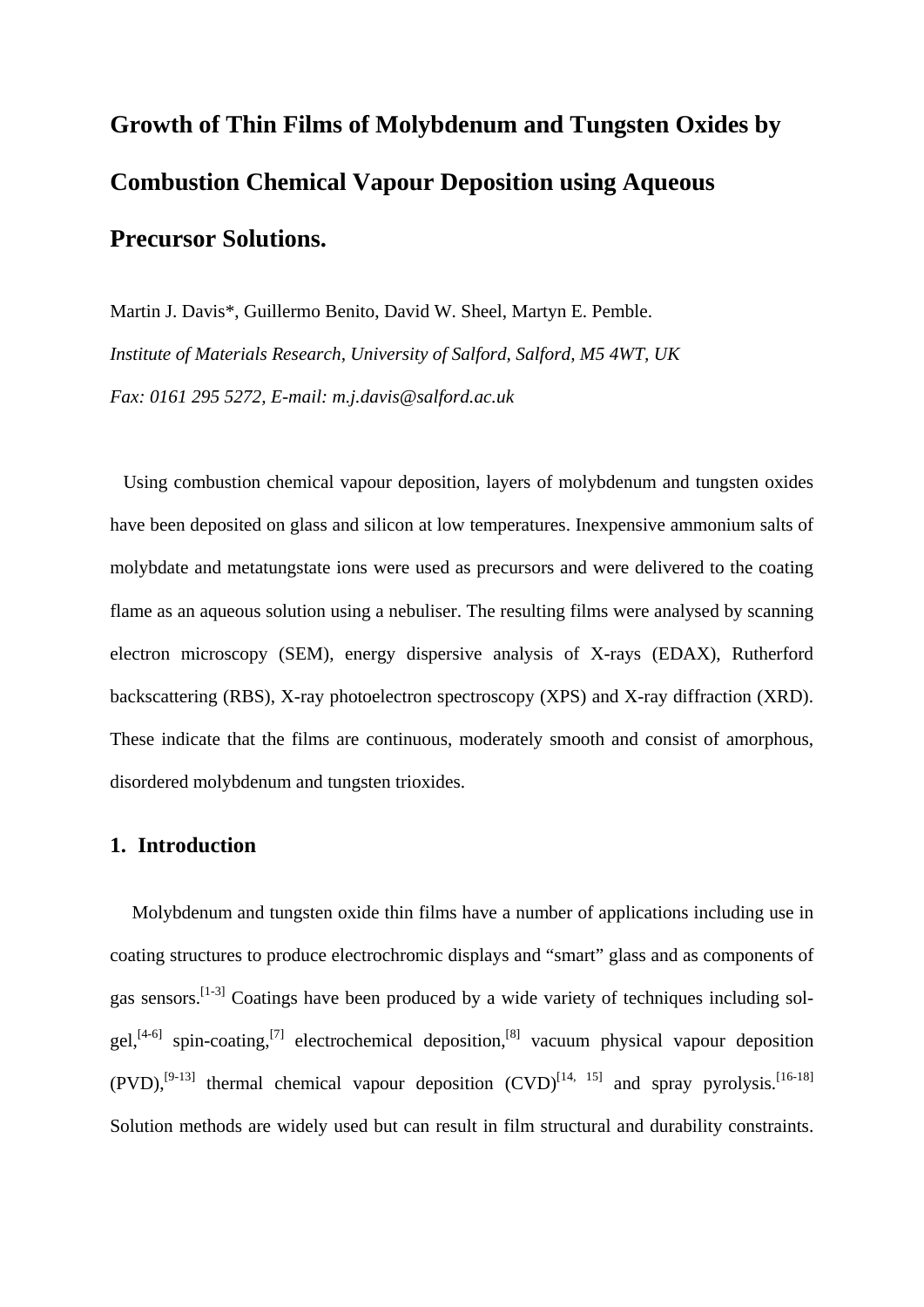Vacuum PVD methods produce good quality films, but have very high capital cost for highthroughput coating of large samples, and are complex to integrate for continuous processes.

Combustion chemical vapour deposition is a relatively new technique for the general growth of thin films.<sup>[19, 20]</sup> Precursors are dissolved in a flammable solvent and the solution delivered to a burner where it is ignited to give a flame. The substrate is then passed repeatedly under the flame to build up a coating.<sup>[21-23]</sup> One advantage of this technique is that deposition can be performed at low substrate temperatures, since the energy for decomposition of the precursor is provided by the flame. In addition, because the flame temperature is very high, thermally unstable precursors are not necessarily required. Deposition of molybdenum and tungsten oxides by this technique has been reported previously,  $[24]$  but no details of reaction conditions or film properties were given.

In this paper we present the deposition and analysis of molybdenum oxide and tungsten oxide films using combustion CVD. In contrast to the earlier technique cited above, our system uses a self-supporting propane-oxygen-nitrogen flame into which the precursor is introduced. This is achieved by mixing the precursor, in this case as a nebulised solution, into the combustion gas stream just before the burner head. Therefore the solvent does not need to be flammable and we have used water since it is cheap, readily handled and environmentally benign.

## **2. Results and Discussion**

The principle aim in this project was to demonstrate that clear, even, continuous films of molybdenum and tungsten oxides with at least sufficient hardness and adhesion to be readily handled could be rapidly deposit using combustion CVD. In order to do this it was necessary to determine growth parameters which would, as much as possible, maximise these general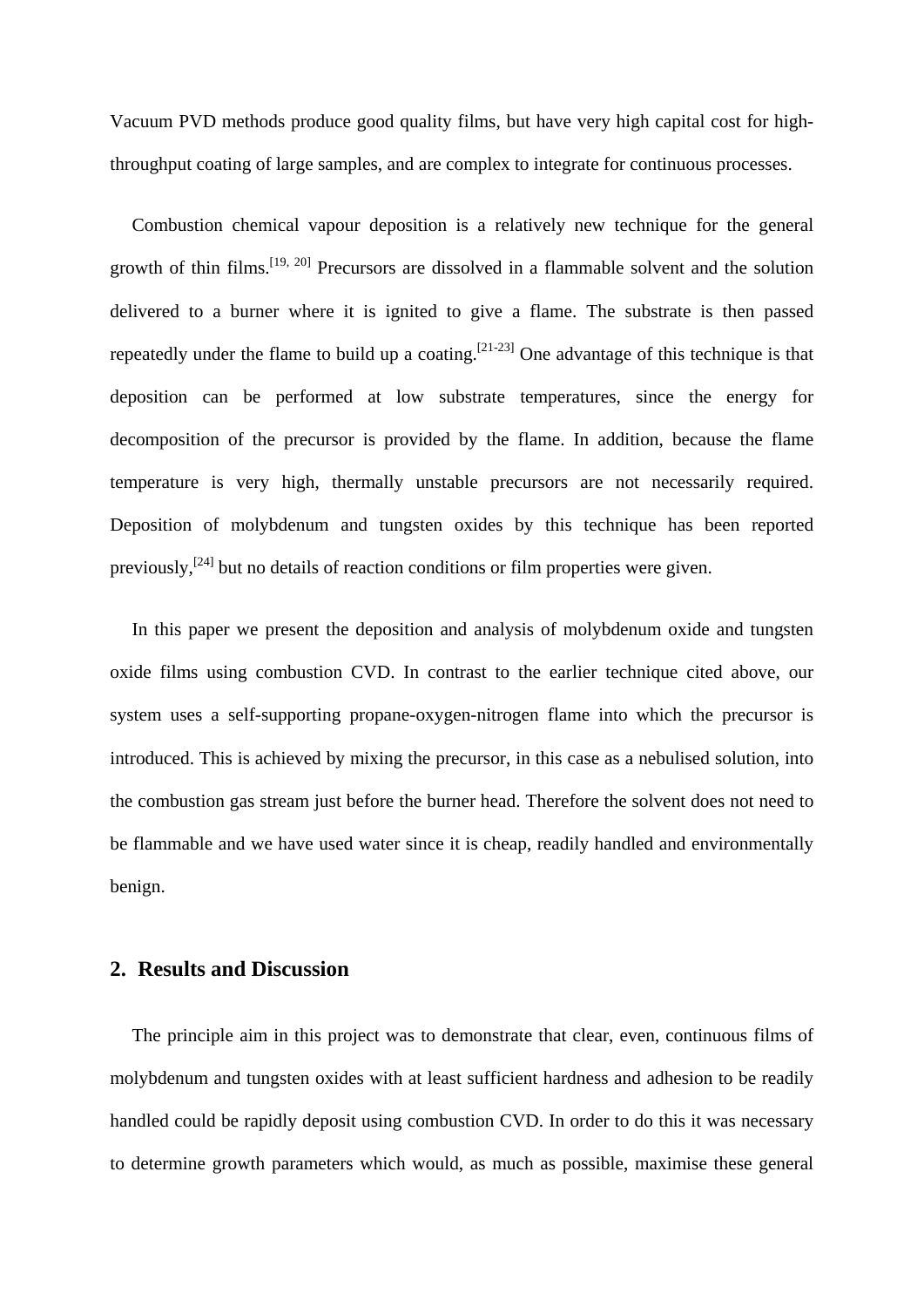properties. The aim at this stage was not to fully optimise conditions for production of films exceeding specific, predefined, quantitative properties. An initial set of experiments was performed in which various growth parameters were varied individually and the results on the produced films determined qualitatively by visual inspection and wiping the surface. Interference fringes were used as a guide to relative film thickness. The results are shown in Table 1. The process of determining a set of conditions giving films with the desired properties was based on this experience. It consisted of making changes to individual deposition parameters and accepting those which gave better films according to the selected criteria (good clarity, visible continuity, evenness, hardness and adhesion of the films, minimal loose powder and high growth rate), and rejecting those which produced worse films. Repeat coatings were also made to assess qualitative reproducibility and parameter changes which led to poorer reproducibility were also rejected. Increasingly small parameter changes were used until no change in the coating or reproducibility of growth could be observed. The set of conditions obtained represent the selected conditions for growth.

Two additional parameters which may be important but which could not be directly adjusted in our process are aerosol droplet size and flame temperature. These are both difficult to measure reliably and such measurements are outside the scope of this work. However, the specification for the nebuliser used gives a droplet size range of 1 to 5 μm with an average of about 3 μm. Possibly because of this small droplet size, deposition of precursor inside the burner head was found to be minimal and blocking was not a problem. Published adiabatic flame temperatures for near-stoichiometric propane air flames are about 2250 K with a drop of at most a few hundred Kelvin expected on increasing the equivalence ratio to  $1.6$ <sup>[25]</sup> Introduction of the nebulised solution into the flame would be expected to effect the temperature. However, the power absorbed by the evaporation and heating of water introduced into the flame can be calculated using published values of the variation of the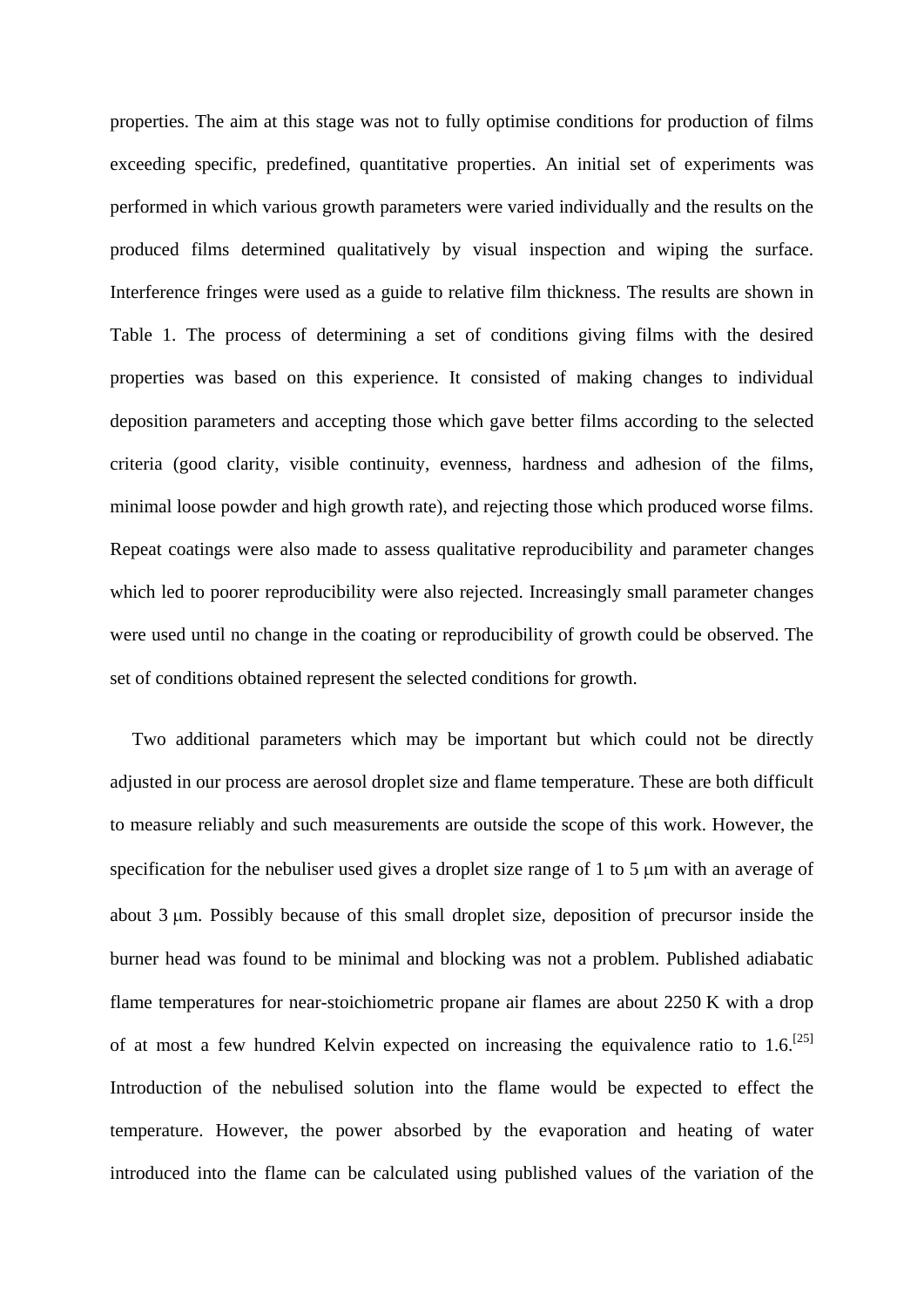enthalpy of water with temperature.<sup>[26]</sup> At the maximum rate used here  $(0.22 \text{ cm}^3 \text{.} \text{min}^{-1})$  this is only 26 W, less than 2% of the total flame power of 1.5 kW, so the cooling is not likely to be very significant.

Using the selected conditions, a number of films were grown for analysis. Aspects of the microscopic physical structure of the coatings such as thickness, surface roughness and continuity, were examined by SEM. Chemical analysis by EDAX was used to ascertain that the films were indeed the metal oxides and RBS gave their stoichiometry. XRD and XPS were used to obtain further information on the films such as their crystallinity and the chemical environments and oxidation states of the metal atoms.

A coating grown on glass using 30 passes, ammonium molybdate as precursor and with the selected conditions was light grey in colour, free of visible powder and adherent, resisting vigorous rubbing. An SEM image of the above film on glass is shown in Fig. 1 together with the EDAX analysis. The SEM shows a fractured edge of the film and substrate. The fracturing was performed in a manner which shows clearly the films on the glass. It gives a clean vertical break in the film or films on the glass, but a break in the glass substrate which slopes away from the fractured film edge. From the SEM image the film thickness can be estimated at 30 nm. The film appears to be continuous but, while the underlying film is moderately smooth, has a number of surface features ranging in size from about 50 to 1000 nm across where the film appears to be considerably thicker. The EDAX analysis confirms the presence of molybdenum in the film. Since the penetration depth of EDAX (*ca*. 1 μm) is much greater than the film thickness, components from the underlying substrate also appear. These are silicon, oxygen, sodium and calcium, together with smaller amounts of magnesium and aluminium, all of which are normally present in soda-lime glass.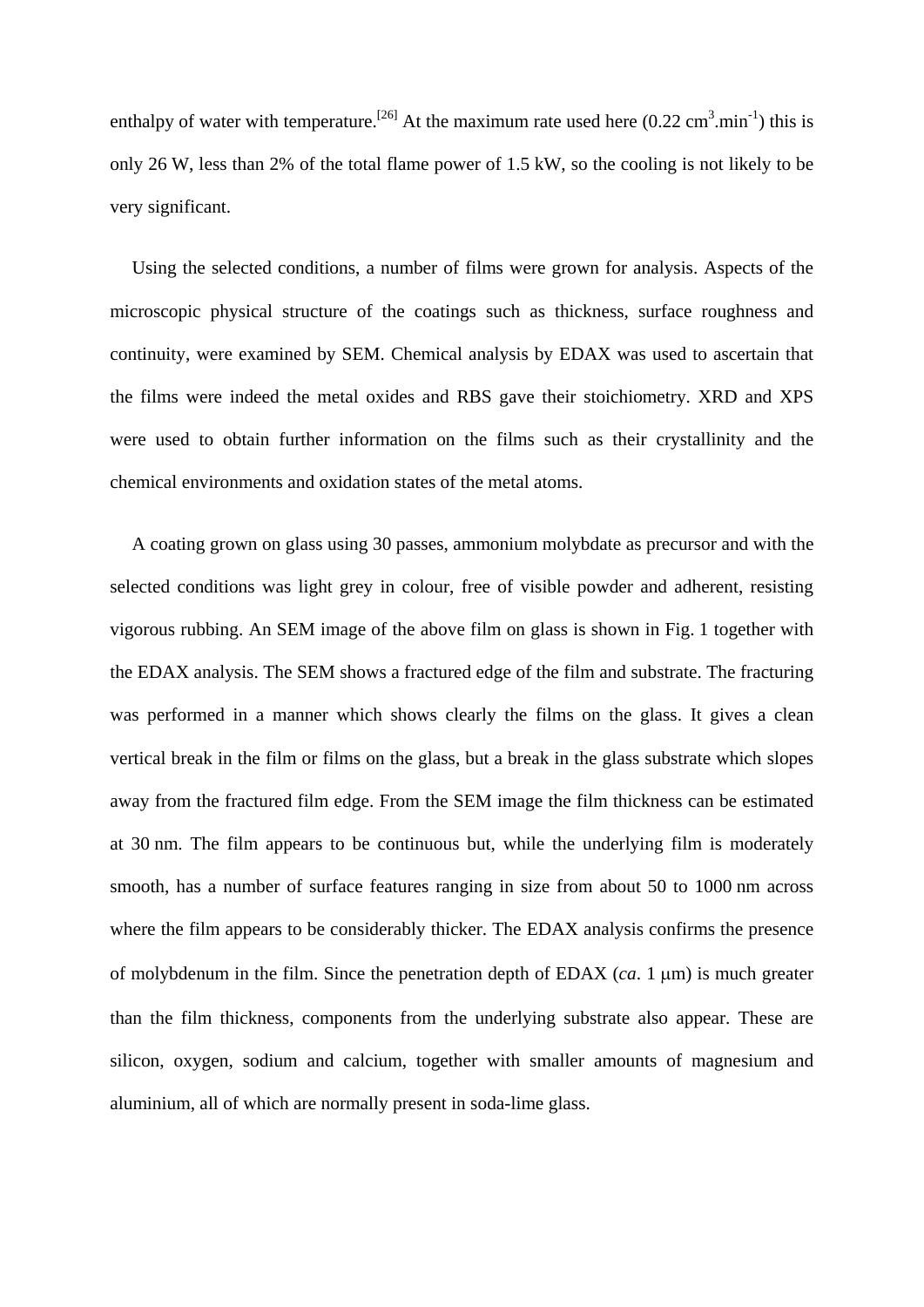Using the chosen conditions for the ammonium metatungstate precursor, a film grown on silica-coated glass with 30 passes was similarly adherent and free of powder but was a pale yellow-brown in colour. Fig. 2 shows an SEM of the fractured edge of the film and substrate, together with EDAX analysis. The silica coating can be seen as a layer about 30 nm thick on the glass with the CCVD deposited film of about 20 nm thickness on top of this. The film is continuous with a number of surface structures varying between about 20 and 100 nm in size, though the underlying film appears moderately smooth. The EDAX analysis shows the presence of tungsten in the film but also a little molybdenum. This molybdenum arose due to ineffective cleaning of the nebuliser from a previous run with molybdenum precursor. The cleaning protocol was henceforth improved to eliminate this. Other peaks in the EDAX are from the substrate as explained above.

In order to ascertain that the films were metal oxides and to determine their stoichiometries, films were grown under the same conditions to those above, but on silicon wafers. These films were then analysed by RBS. The results for the molybdenum containing film (Fig. 3) shows that it is indeed molybdenum oxide, with no other elements apart from the silicon of the substrate and its thin coating of silicon oxide evident. The stoichiometry is MoO<sub>3</sub> and the film is estimated to be 33 nm thick. Similarly, for the tungsten containing film (Fig. 4), it is shown to be only tungsten oxide with an overall stoichiometry of  $WO_3$ . However, the tungsten peak shows considerable asymmetry, with significant intensity at lower energies, and thus greater apparent depth, than would be expected for a simple film of uniform thickness. This is probably because the film is of variable thickness and the simulation shown uses a model with different percentages of coverage for parts of the film with different discreet thickness. In reality the film would probably have continuously variable thickness due to surface roughness. This is supported by the SEM of the film grown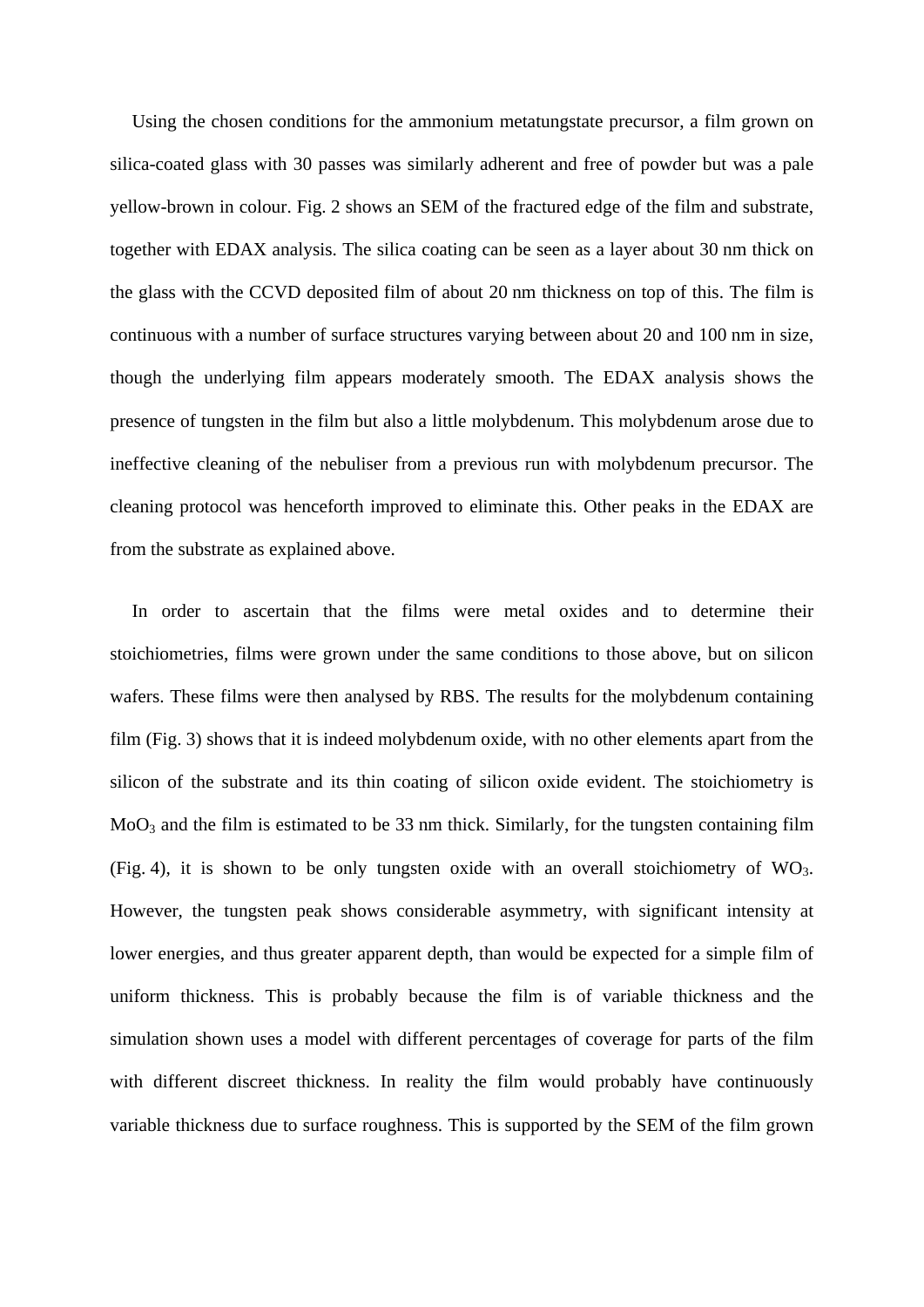under the same conditions on glass (Fig. 2) which show considerable roughness and surface features. From this model the average film thickness is 32 nm.

Although RBS gives reliable measurement of overall stoichiometry, it gives no information on the chemical nature of the phase or phases present. Therefore thicker films on silicon, grown by increasing the number of passes under the flame to 300, were analysed by XRD and XPS. For both the molybdenum and tungsten oxide films, the XRD gave an essentially unstructured background with, at best, a few extremely small and broad peaks which could not be fit to known materials with any confidence. It would therefore appear that the films are essentially amorphous.

XPS spectra of both the surface and the interior of the film as exposed by ion etching are shown for the molybdenum oxide film in Fig. 5. The two main peaks for the surface correspond well to the  $3d_{5/2}$ ,  $3d_{3/2}$  doublet<sup>[27]</sup> of MO<sub>3</sub>, but the peaks are very broad. This suggests that the molybdenum atoms are in a range of different coordination environments and therefore that the film is amorphous and the structure somewhat disordered. This is consistent with the XRD results. In addition there is a small shoulder on the low energy side of the main peak, at about 230 eV. This may indicate a reduced form of the metal and a slight departure from true  $MoO<sub>3</sub>$  stoichiometry.<sup>[28]</sup> The spectrum of the interior of the film would seem to suggest that it consists of  $MO<sub>2</sub>$ , though again the peaks are rather broad. However, this may be due to reduction of the film by preferential sputtering of oxygen by the ion etch beam, a well-known effect on molybdenum and tungsten oxides.<sup>[29]</sup> This interpretation is supported by the RBS results, which would have shown a much lower O:Mo ratio if significant  $MO<sub>2</sub>$  was present in the films as grown.

The XPS spectra of the tungsten oxide film (Fig. 6) show a rather similar situation. The surface spectrum shows the  $4f_{7/2}$ ,  $4f_{5/2}$  doublet<sup>[30]</sup> of WO<sub>3</sub> with the broadness of the peaks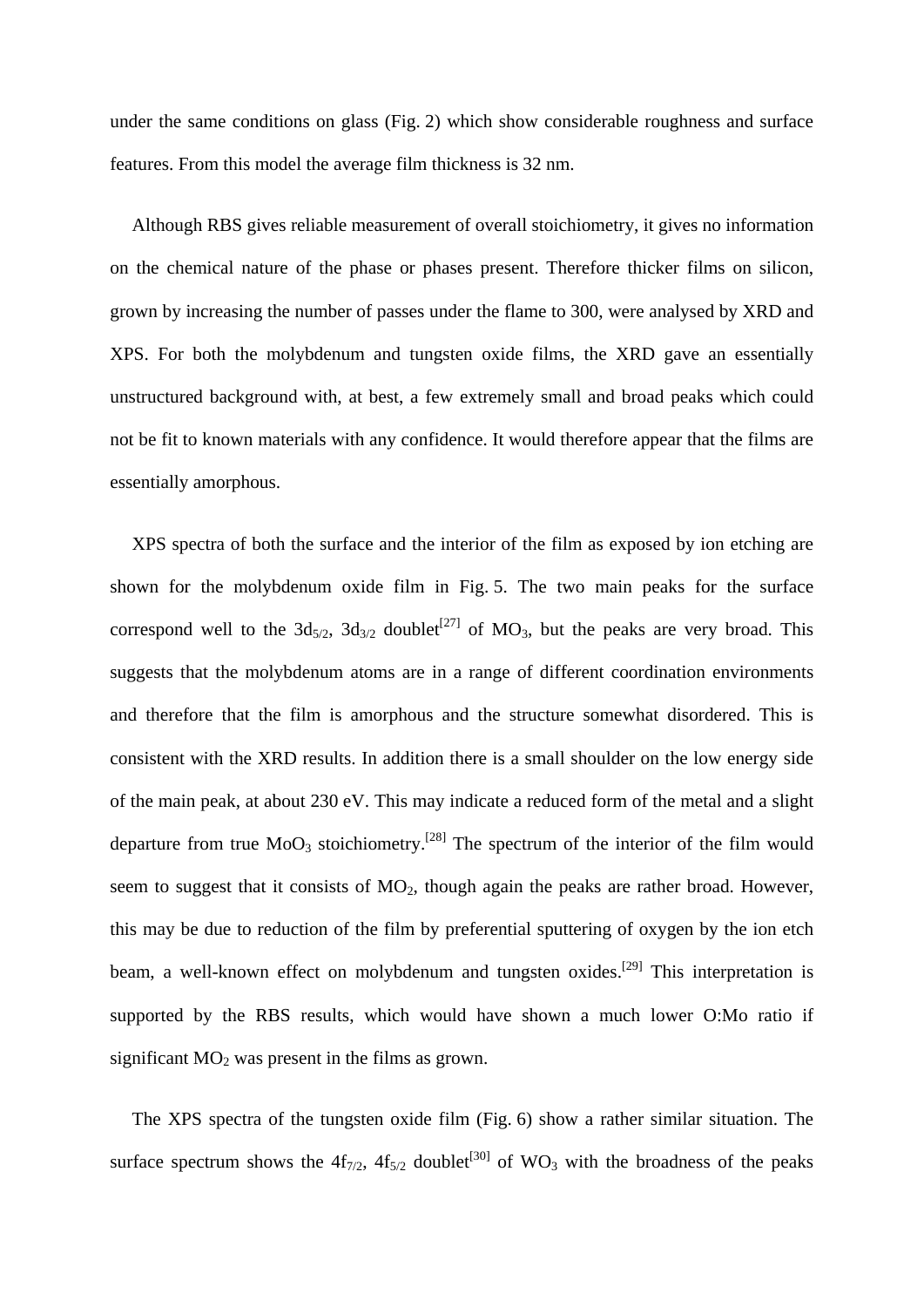indicating significant variation in the coordination environments around the tungsten atoms. However, no additional peaks can be observed. The spectrum of the film interior clearly shows the tungsten metal  $4f_{7/2}$  peak on the low energy side, but the  $4f_{5/2}$  peak is larger than would be expected. This is probably due to the presence of  $WO_2$ , the  $4f_{7/2}$  peak of which will largely overlap the metal  $4f_{5/2}$  peak. There also appears to be some remaining WO<sub>3</sub>. Again, the presence of these reduced forms is likely to be due to reduction by the ion etching beam.

## **3. Conclusions**

It has been shown that combustion CVD can be used to deposit thin films of molybdenum and tungsten oxides from aqueous solutions of cheap, readily available precursors. The growth at low substrate temperatures gave amorphous films of pure oxide with stoichiometries close to those of the trioxides. Careful selection of the growth parameters allowed the growth of continuous films, which adhere well to the substrates and, despite quite a few surface irregularities, show a moderately smooth underlying surface. It is suggested that the combustion CVD route described here might be suitable for the production of a range of molybdenum and tungsten oxide coatings in a variety of industrial coating environments.

## **4. Experimental**

#### **4.1. C-CVD System**

A schematic of the combustion CVD system is shown in Fig. 7. The burner head was specifically conceived to give a uniform flame suitable for coating over a moderately large area. It has four rows of small holes in the burner plate giving an overall flame about 100 mm long and 10 mm wide, consisting of many individual flame cones with a total aperture area of  $260$  mm<sup>2</sup>. This is fed with a mixture of propane, oxygen and nitrogen to produce the flame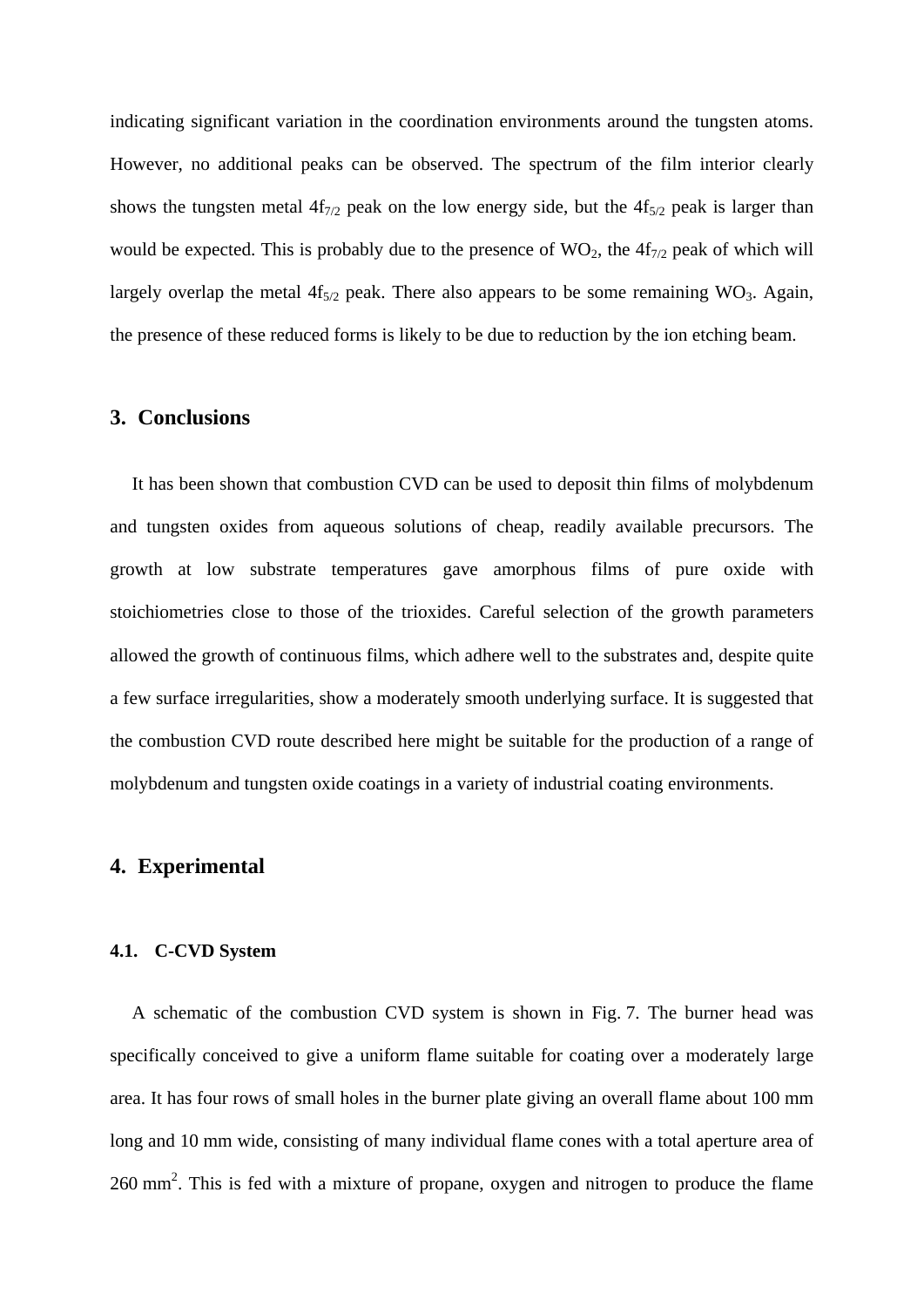(Fig. 8). Precursors are delivered in a nitrogen gas stream either as a vapour from a bubbler or as an aerosol from a nebuliser and are introduced into the combustion gas mixture just before the burner head. The nebuliser used was a commercial ultrasonic unit (Sunrise Medical). All gas flows are controlled using digital mass flow controllers operated from a PC. Custom software automatically calculates and adjusts the gas flows based on flame parameters. These are the power, calculated from the combustion enthalpy of the propane, the equivalence ratio, defined as the ratio of the flow of propane to that of oxygen, taking account of the 1 to 5 stoichiometry of combustion, (i.e. the equivalence ratio equals five times the propane flow divided by the oxygen flow) and oxygen percentage in the oxygen-nitrogen mix. The system also compensates for the nitrogen flow through the precursor delivery system. Non-return valves and filters in the fuel and oxidiser lines protect against possible flashback. These lines also contain solenoid valves linked to a flame detector in order to automatically isolate the flows in a flame-out condition.

The substrate is supported on a stainless steel plate, the same width as the length of the burner head, on a graphite susceptor on which it can be heated if required. This stage is height adjustable to allow the burner head-substrate distance to be varied. The susceptor is mounted on a motor-driven reciprocating translation stage allowing the substrate to be passed back and forth under the flame (Fig. 8). The speed and number of passes are controlled automatically.

#### **4.2. Deposition conditions**

All the films reported in this paper were deposited using nebulisation precursor delivery. A wide range of conditions for precursor deliver, combustion, and deposition were tried. However, the chosen conditions were as follows. Molybdenum oxide was deposited using a 0.1 M solution of ammonium molybdate  $\{(\text{NH}_4)_6\text{Mo}_7\text{O}_{24}\}\$  and tungsten oxide from a 0.05 M solution of ammonium metatungstate  $\{(\text{NH}_4)_6\text{H}_2\text{W}_{12}\text{O}_{40}\}$ , the solvent in both cases being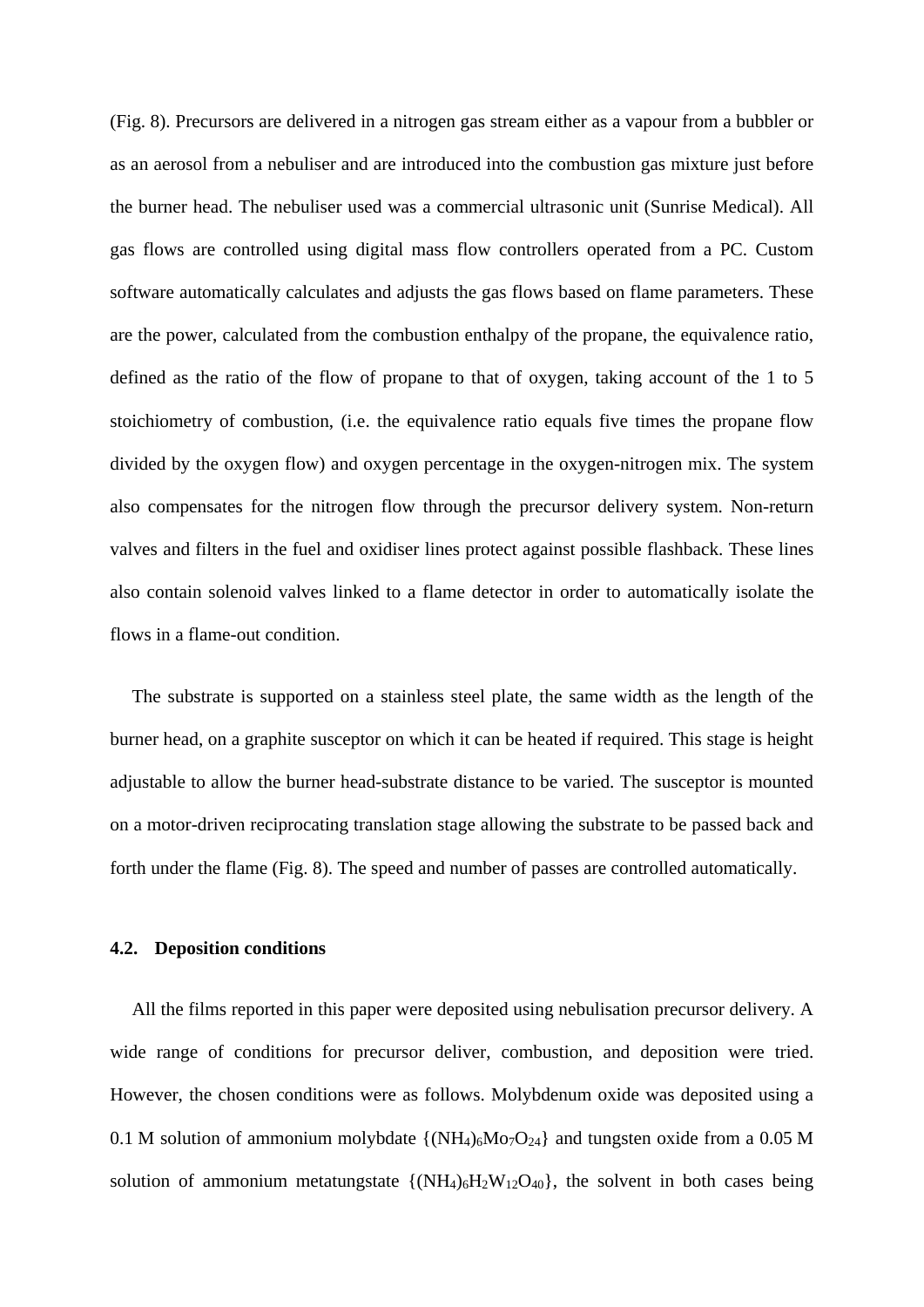deionised water. The burner head – substrate distance was 3 to 4 mm and the susceptor was heated to 100 °C to prevent any possibility of water condensation. Between 30 to 300 passes at 50 mm.s<sup>-1</sup> were used, depending on the thickness of film required. The burner head was supplied with 1 SLM of propane, 3.7 SLM of oxygen and 13.9 SLM of nitrogen corresponding to a power of 1.5 kW, equivalence ratio of 1.35 and an oxygen concentration of 21%. For molybdenum oxide deposition, 0.75 SLM of the total nitrogen flow was used to carry the nebulised precursor solution giving a delivery rate of  $0.097 \text{ cm}^3 \text{ min}^{-1}$ , whereas for tungsten oxide this was 0.85 SLM  $(0.11 \text{ cm}^3 \text{.} \text{min}^{-1})$ . Films were deposited on substrates of silicon wafer (35 x 20 x 0.5 mm), glass microscope slides (76 x 26 x 1 mm) or silica coated float-glass (76 x 26 x 3 mm), placed with their long axes across the width of the substrate holder. Immediately before coating, substrates were cleaned with water and detergent, rinsed thoroughly with water and de-ionised water and allowed to dry.

#### **4.3. Analysis instrumentation**

SEM images were obtained using a Philips XL30 with Phoenix EDAX spectrometer. All SEM images shown here were recorded using a beam energy of 30 kV and a magnification of times 50K. XPS were recorded on Kratos Axis 165 or Amicus spectrometers while XRD data was recorded on a Philips PW1130 diffractometer. RBS measurements were made using a 2 MeV accelerator and He<sup>+</sup> analysing beam at normal incidence and scattering angle of 168° in IBM geometry. The RBS data were compared with simulation data from a model using the Quark software package.

### **Acknowledgements**

We would like to thank the following. CEC for funding under  $5<sup>th</sup>$  Framework Growth Programme (G5RD-CT 1999-00160) and IHF funding for GB. Dr. R. Weidl and Mr. T.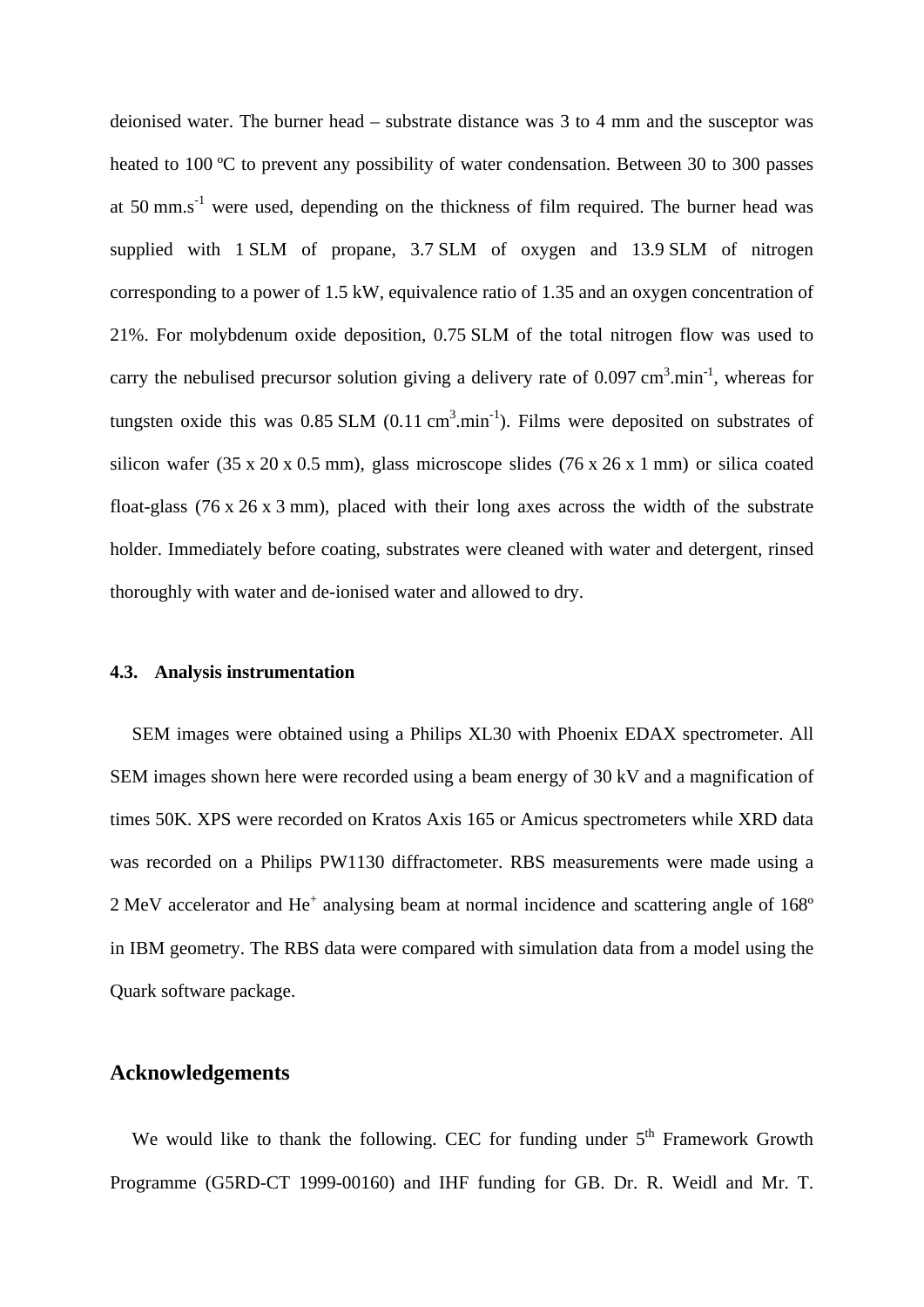Richter of Innovent e.V., Jena, for advice on setting up the CCVD system. The Science Support Group at Pilkington Technology Management Limited for SEM, EDAX, XPS and XRD analysis. Dr. R. Valizadeh of Manchester Metropolitan University for RBS carried out at Salford University.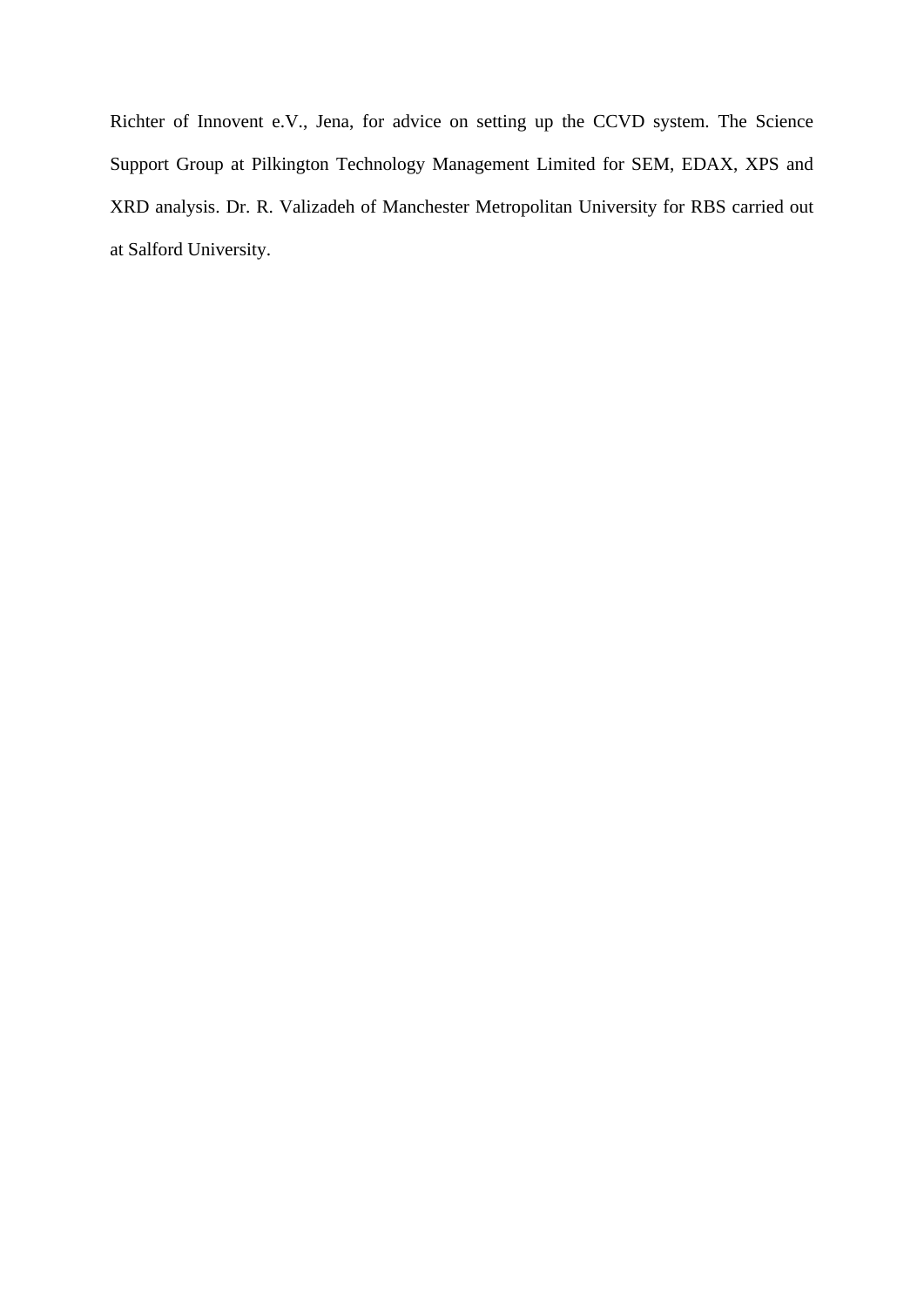## **References**

- [1] C. G. Granqvist, *Sol. Energy Mater. Sol. Cells* **2000**, 60, 201.
- [2] N. Miyata, S. Akiyoshi, *J. Appl. Phys.* **1985**, 58, 1651.
- [3] S. C. Moulzolf, S. A. Ding, R. J. Lad, *Sens. Actuator B-Chem.* **2001**, 77, 375.
- [4] K. D. Lee, *Thin Solid Films* **1997**, 302, 84.
- [5] J. P. Cronin, D. J. Tarico, J. C. L. Tonazzi, A. Agrawal, S. R. Kennedy, *Sol. Energy Mater. Sol. Cells* **1993**, 29, 371.
- [6] J. Wang, J. M. Bell, I. L. Skryabin, *Sol. Energy Mater. Sol. Cells* **1999**, 56, 465.
- [7] K. Hinokuma, A. Kishimoto, T. Kudo, *J. Electrochem. Soc.* **1994**, 141, 876.
- [8] A. Guerfi, L. H. Dao, *J. Electrochem. Soc.* **1989**, 136, 2435.
- [9] R. J. Colten, A. M. Guzman, J. W. Rabalais, *J. Appl. Phys.* **1978**, 49, 409.
- [10] C. Cantalini, M. Pelino, H. T. Sun, M. Faccio, S. Santucci, L. Lozzi, M. Passacantando, *Sens. Actuator B-Chem.* **1996**, 35, 112.
- [11] M. Penza, M. A. Tagliente, L. Mirenghi, C. Gerardi, C. Martucci, G. Cassano, *Sens. Actuator B-Chem.* **1998**, 50, 9.
- [12] N. Yoshiike, Y. Mizuno, S. Kondo, *J. Electrochem. Soc.* **1984**, 131, 2634.
- [13] M. S. Burdis, J. R. Siddle, *Thin Solid Films* **1994**, 237, 320.
- [14] E. P. S. Barrett, G. C. Georgiades, P. A. Sermon, *Sens. Actuator B-Chem.* **1990**, 1, 116.
- [15] P. V. Ashrit, *Thin Solid Films* **2001**, 385, 81.
- [16] P. S. Patil, P. R. Patil, E. A. Ennaoui, *Thin Solid Films* **2000**, 370, 38.
- [17] D. Craigen, A. Mackintosh, J. Hickman, K. Colbow, *J. Electrochem. Soc.* **1986**, 133, 1529.
- [18] M. Regragui, M. Addou, A. Outzourhit, J. C. Bernede, E. E. Idrissi, E. Benseddik, A. Kachouane, *Thin Solid Films* **2000**, 358, 40.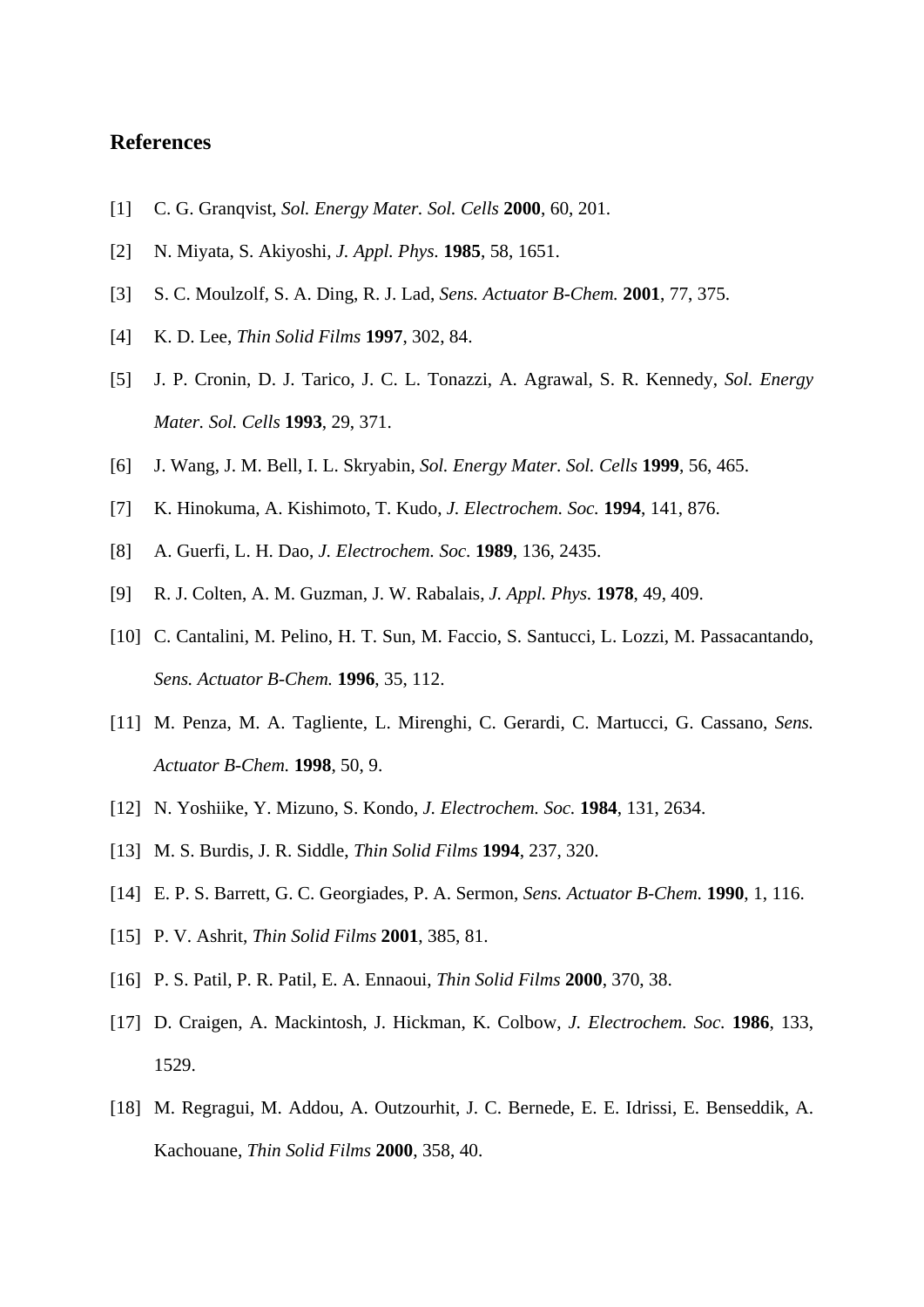- [19] A. T. Hunt, W. B. Carter, J. K. Cochran, *Appl. Phys. Lett.* **1993**, 63, 266.
- [20] A. T. Hunt, J. K. Cochran, W. B. Carter, *US Patent 5 652 021*, **1997**.
- [21] T. A. Polley, W. B. Carter, *Thin Solid Films* **2001**, 384, 177.
- [22] J. McHale, R. W. Schaeffer, A. Kebede, J. Macho, R. E. Salomon, *J. Supercond.* **1992**, 5, 511.
- [23] M. R. Hendrick, H. Shao, T. J. Hwang, A. T. Hunt, *Surf. Modif. Technol.* **1998**, 12, 163.
- [24] J. J. Schmitt, *Symposium on Properties and Processing of Vapor-Deposited Coatings*, **1999**, 555, 255.
- [25] R. M. Fristrom, *Flame structure and processes*, Oxford University Press, New York **1995**.
- [26] I. Barin, *Thermochemical Data of Pure Substances*, VCH, Weinheim **1993**.
- [27] S. I. Castaneda, I. Montero, J. M. Ripalda, N. Diaz, L. Galan, F. Rueda, *J. Appl. Phys.* **1999**, 85, 8415.
- [28] P. A. Spevack, N. S. McIntyre, *J. Phys. Chem.* **1993**, 97, 11020.
- [29] T. J. Driscoll, L. D. McCormick, W. C. Lederer, *Surf. Sci.* **1987**, 187, 539.
- [30] G. Leftheriotis, S. Papaefthimiou, P. Yianoulis, A. Siokou, *Thin Solid Films* **2001**, 384, 298.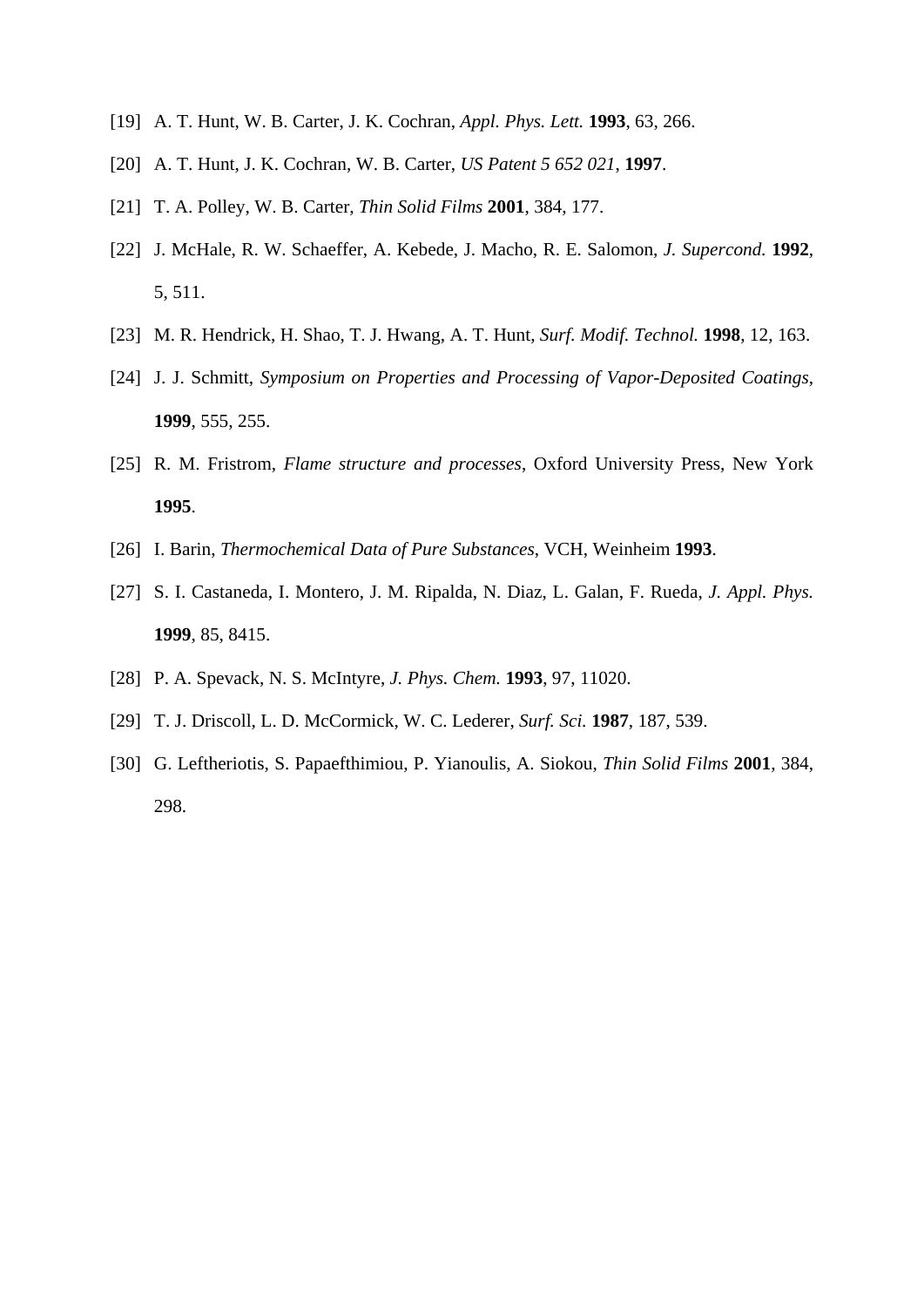**Table 1.** Qualitative effect on deposited films of variation in individual growth condition parameters.

| Parameter                                  | Range                                                      | Qualitative effect on film over parameter range                                                       |                                                                                                    |  |
|--------------------------------------------|------------------------------------------------------------|-------------------------------------------------------------------------------------------------------|----------------------------------------------------------------------------------------------------|--|
|                                            |                                                            | MoO <sub>x</sub>                                                                                      | WO <sub>x</sub>                                                                                    |  |
| Solution concentration<br>$(mod .dm^{-3})$ | molybdate:<br>$0.05 - 0.25$<br>tungstate:<br>$0.03 - 0.15$ | increasing thickness<br>grey to brown<br>no powder to moderate powder<br>decreasing hardness/adhesion | increasing thickness<br>yellow to brown<br>no powder to all powder<br>decreasing hardness/adhesion |  |
| Solution delivery rate<br>$(cm3.min-1)$    | $0.06 - 0.22$                                              | increasing thickness<br>grey to brown<br>no powder to slight powder                                   | increasing thickness<br>yellow to brown<br>no powder to much powder                                |  |
| Head-substrate distance<br>(mm)            | $3 - 30$                                                   | decreasing thickness<br>no powder to slight powder                                                    | decreasing thickness<br>no powder to much powder                                                   |  |
| Susceptor temperature<br>(°C)              | 20-300                                                     | decreasing thickness                                                                                  | decreasing thickness                                                                               |  |
| Equivalence ratio                          | $1.0 - 1.6$                                                | grey to brown                                                                                         | blue to green to brown to grey<br>no powder to slight powder                                       |  |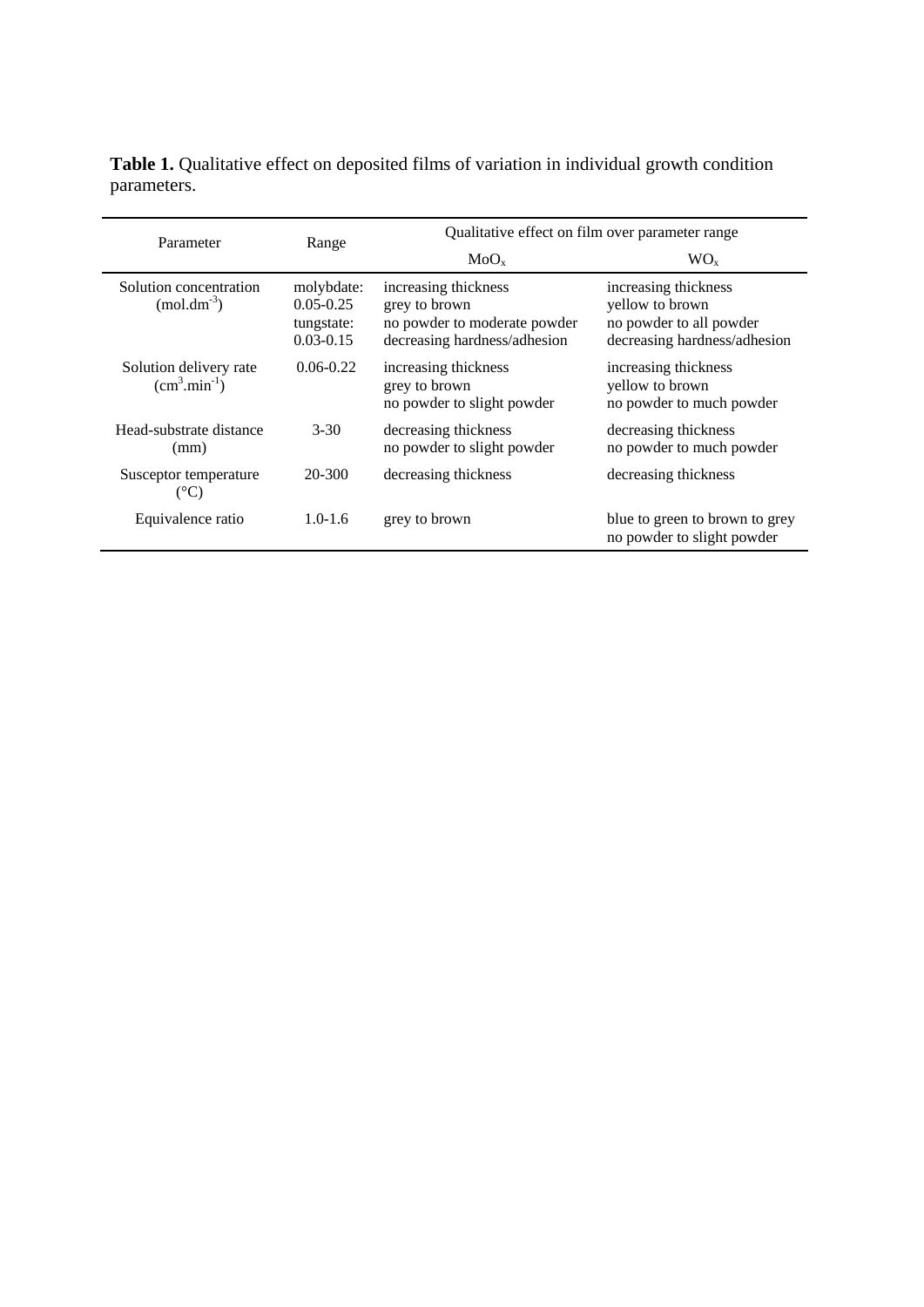## **Figure Captions**

- **Figure 1.** SEM and EDAX of a molybdenum oxide thin film on a glass (microscope slide) substrate. The SEM is of the fractured edge of the sample viewed at a tilt angle of 80º, allowing both the surface and cross section of the film to be observed.
- Figure 2. SEM and EDAX of a tungsten oxide thin film on a silica coated float-glass substrate. The SEM is of the fractured edge of the sample viewed at a tilt angle of 80º, allowing both the surface and cross section of the film to be observed.
- **Figure 3.** RBS spectrum for a molybdenum oxide thin film on a silicon substrate.
- Figure 4. RBS spectrum for a tungsten oxide thin film on a silicon substrate.
- **Figure 5.** XPS of molybdenum 3d core levels for a molybdenum oxide thin film.
- **Figure 6.** XPS of tungsten 4f core levels for a tungsten oxide thin film.
- Figure 7. Schematic of the combustion CVD deposition system.
- Figure 8. Photograph of the burner head and the flame during coating of a float-glass substrate (microscope slide).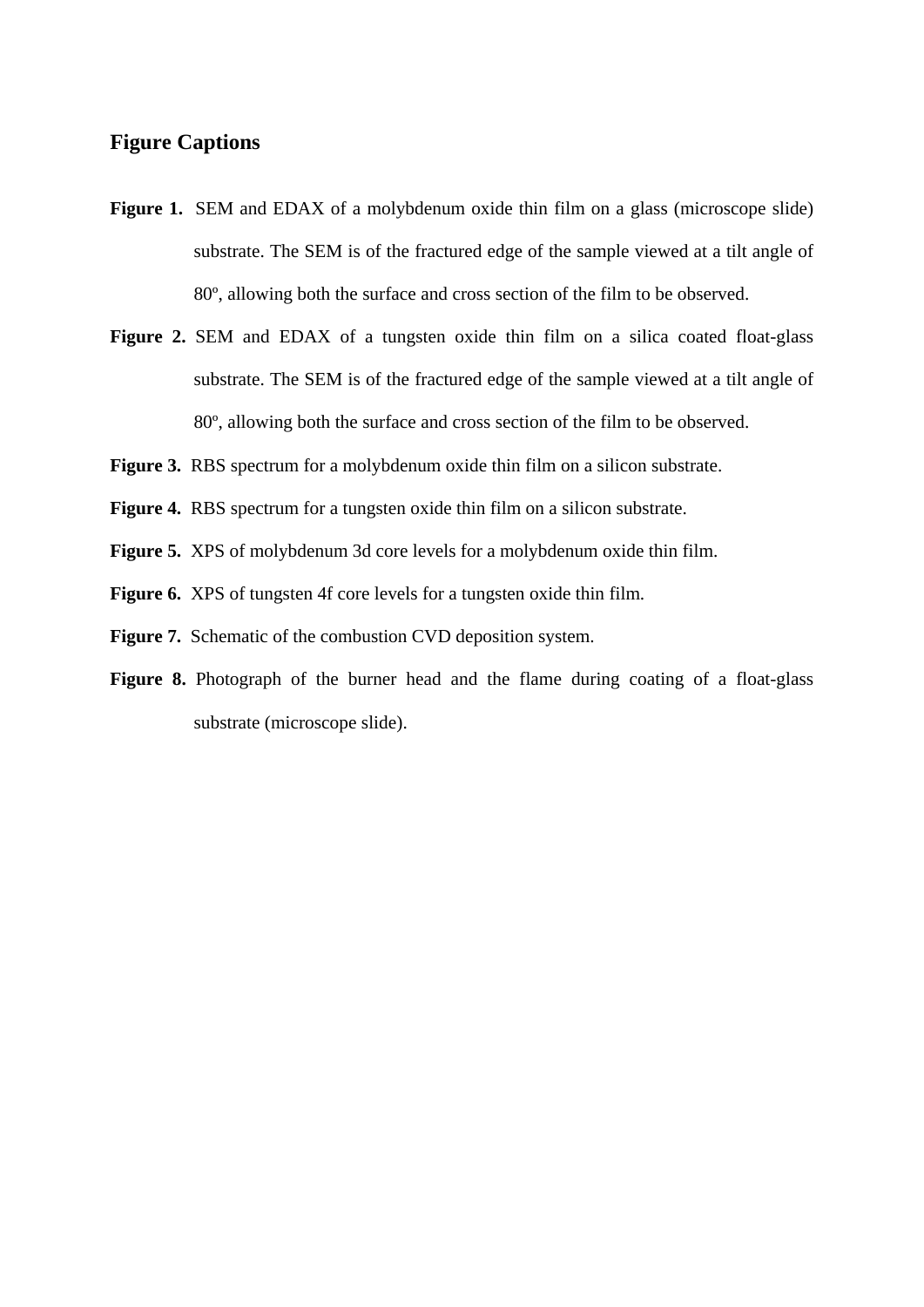



**M. J. Davis, Figure 1.**



**M. J. Davis, Figure 2.**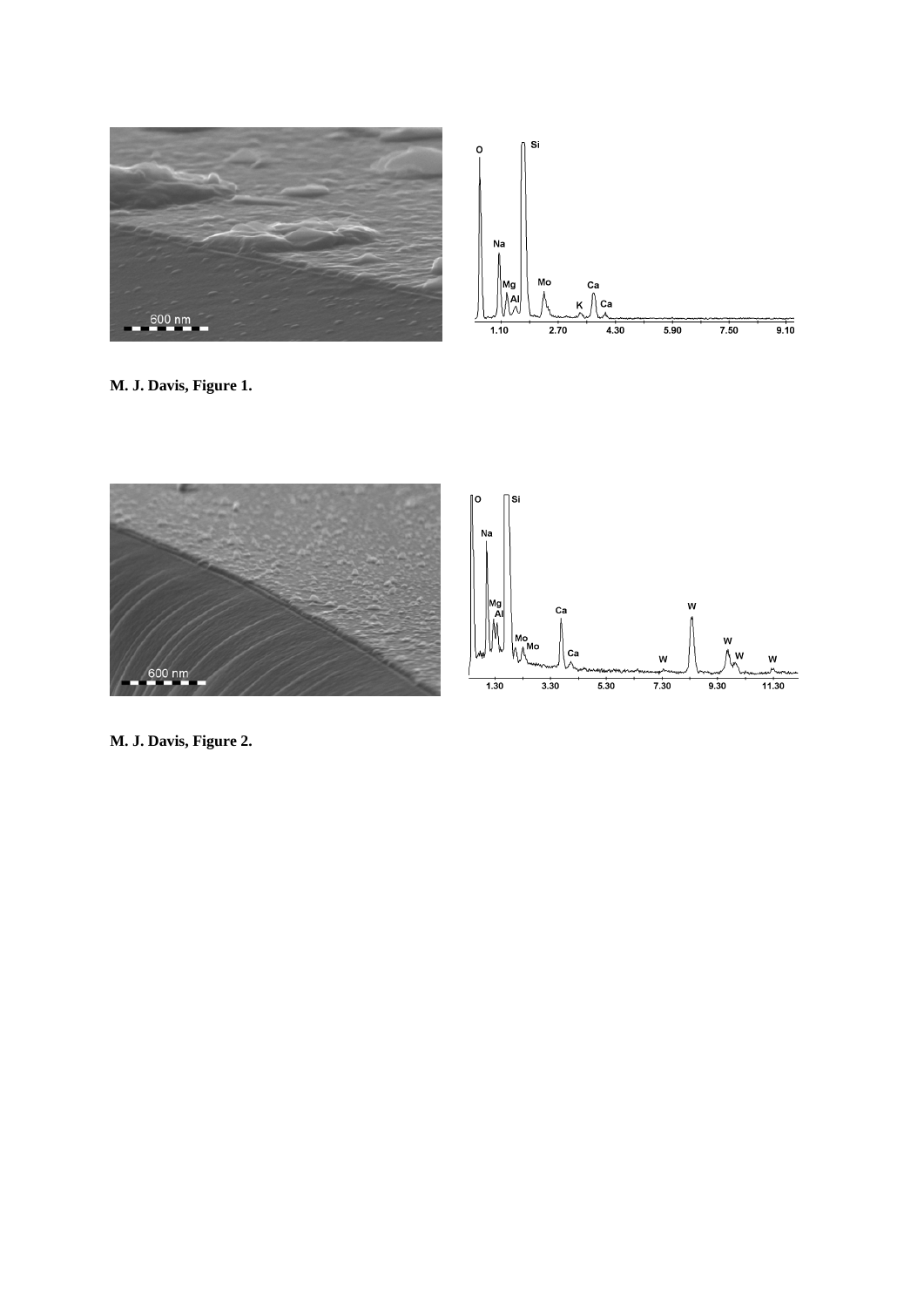

**M. J. Davis, Figure 3.**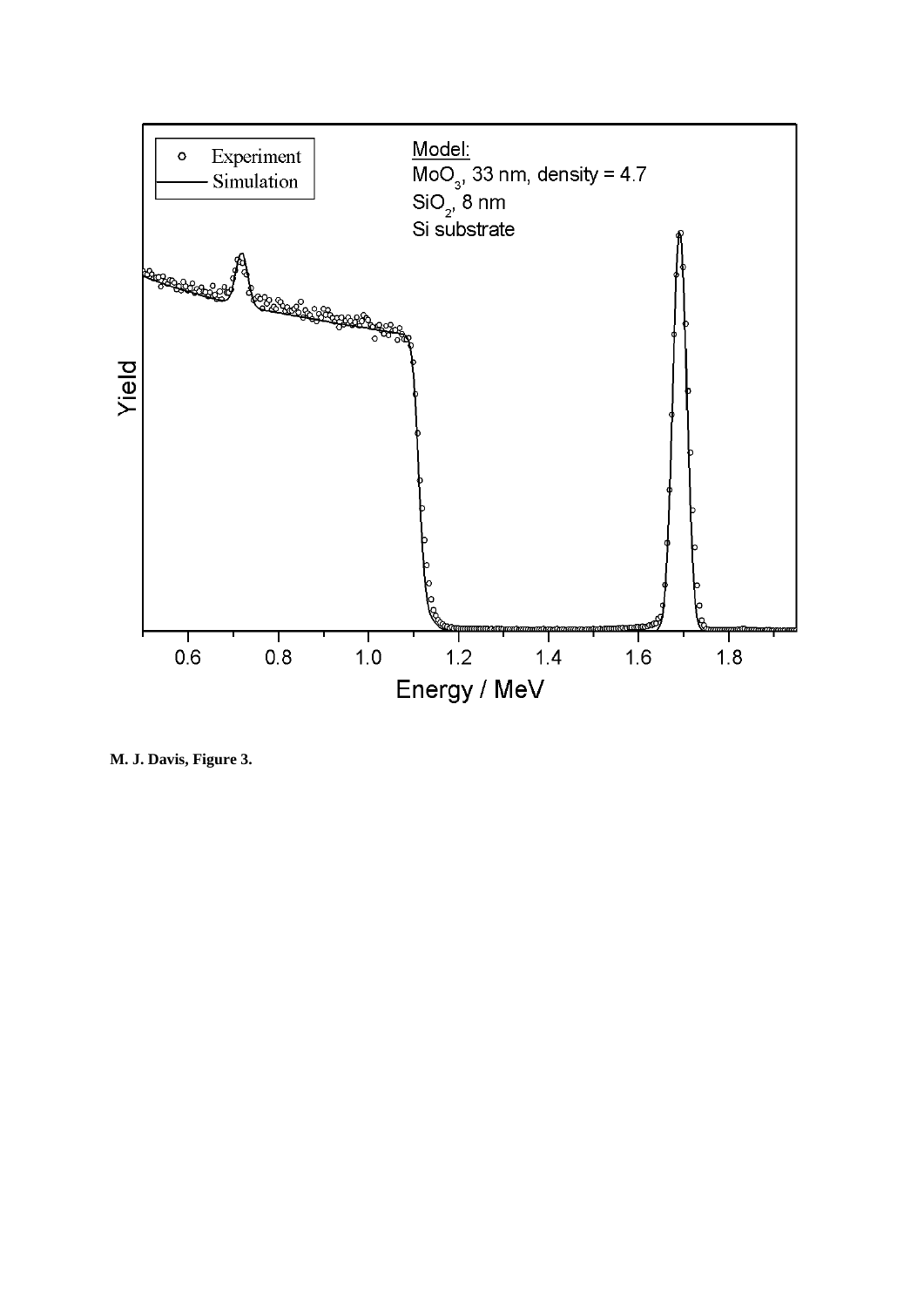

**M. J. Davis, Figure 4.**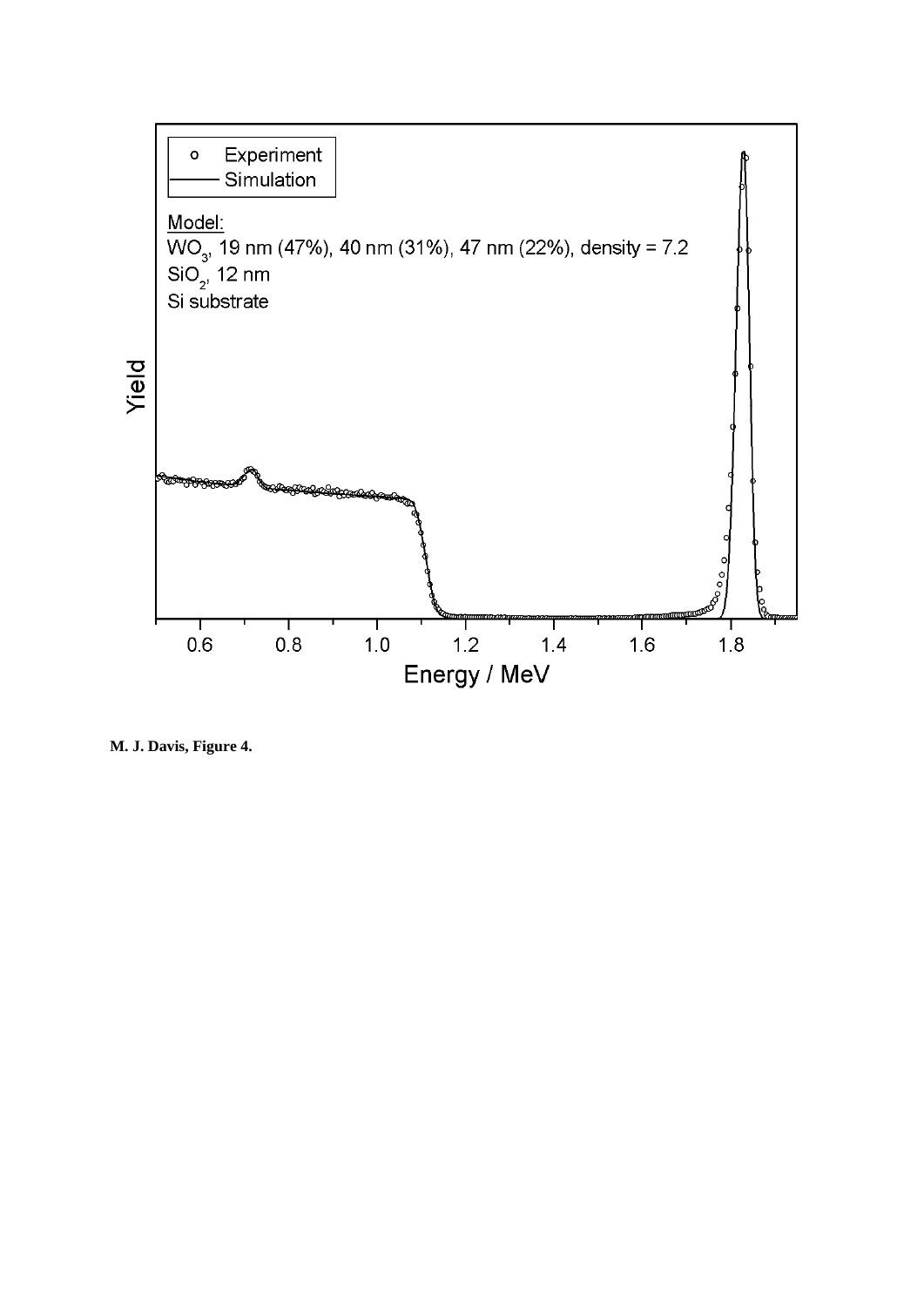

**M. J. Davis, Figure 5.**



**M. J. Davis, Figure 6.**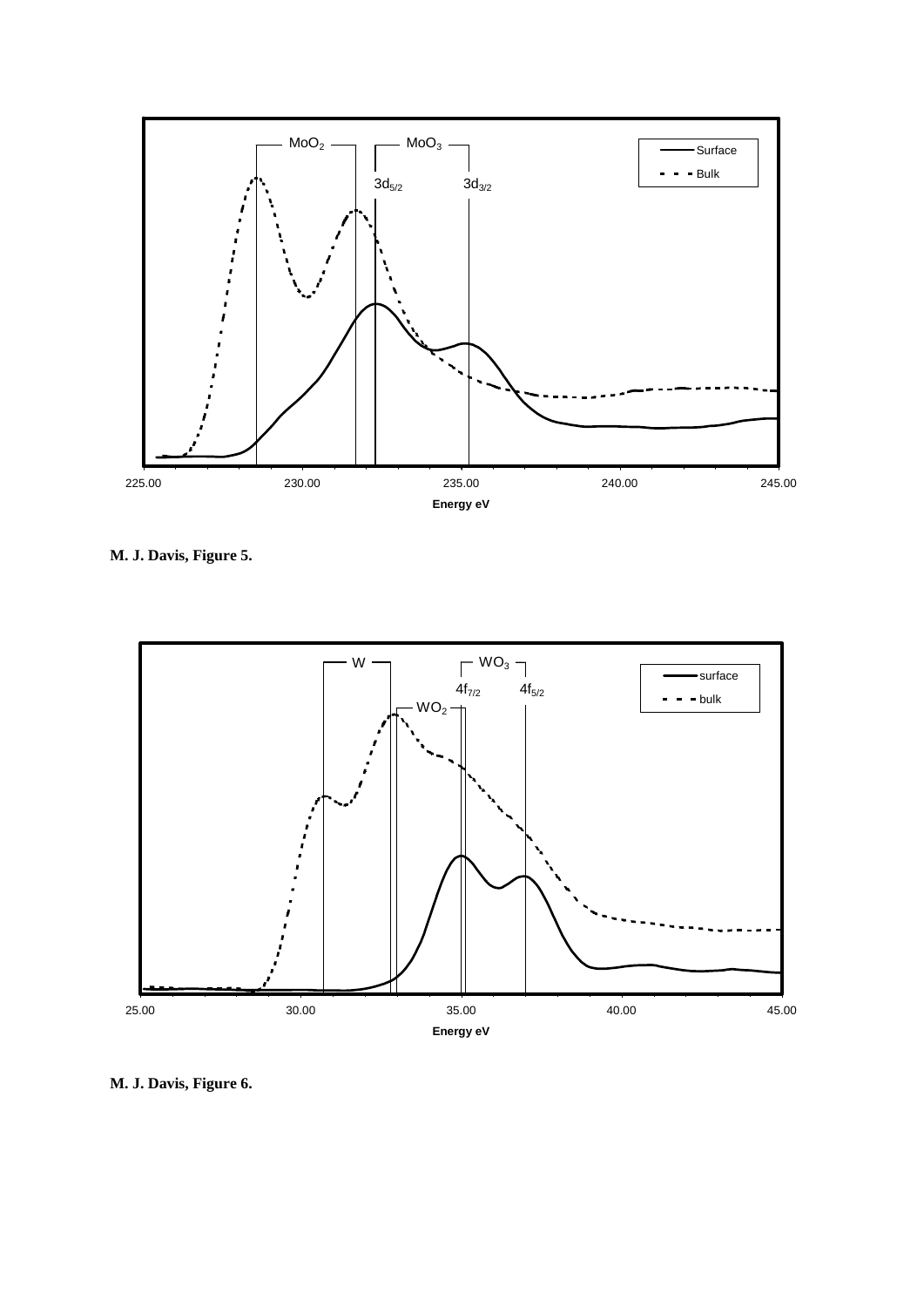